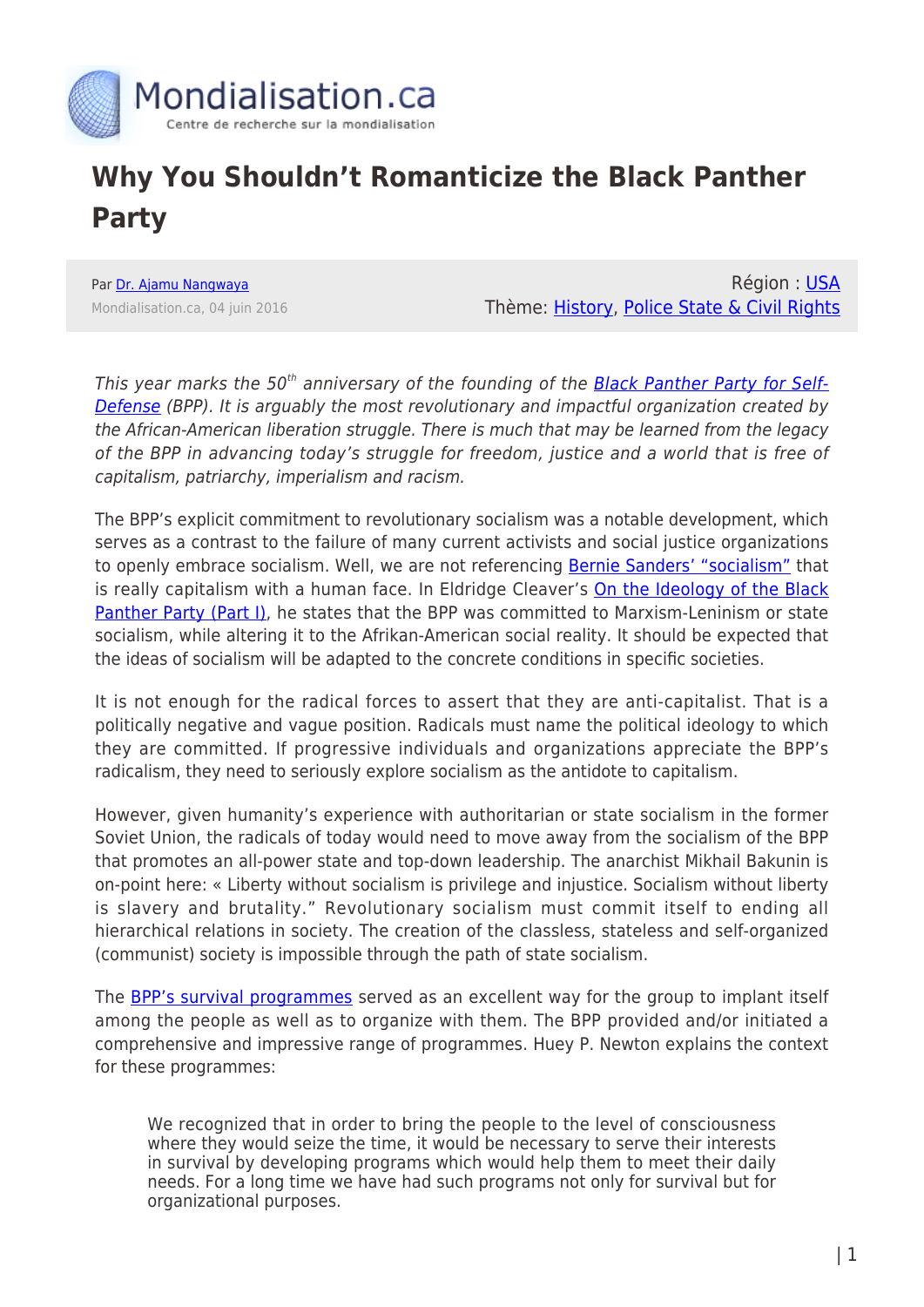There are two things that might become obvious to the reader after going through the book [The Black Panther Party: Service to the People Program](http://www.caringlabor.files.wordpress.com/2010/09/hilliard-ed-the-black-panther-party-service-to-the-people-programs.pdf). Firstly, the programmes were not sustainable. They depended on donations from individuals, businesses and religious organizations or foundation funding to survive and they generated no revenue. If a radical group gets locked into this operational mode, it might degenerate into a social service, reformist political entity. Since revolutionary organizations will not be funded by the state and foundations, they must find other ways to self-finance the struggle for liberation.

Secondly, the BPP's survival programmes provide a compelling case for self-organizing the people to autonomously operate their projects, programmes or institutions. The people should not just serve as volunteers, advisors or clients. A central role of the organizers is to equip the people with the knowledge, skills and attitude to collectively address their needs. This approach would affirm in practice the slogan "All Power to the People" as well as operationalize participatory democracy within the ranks of the labouring classes.

Furthermore, in the event that the revolutionary organizers and organizations are rendered ineffective by the secret police, regular cops, the court and prison system, as happened to the BPP, the people would be able to continue running their programmes and institutions. The state would have to repress the people, as a whole, in order to stop them from living the resistance through their projects, programmes and institutions.

In this "Age of Vulgar Identity Politics" wherein each oppressed group retreats into the protective cocoon of its particular identity, the BPP's practice of solidarity could instruct us on the strategic value of principled alliances among different people in society. Uniting the oppressed against the forces of oppression should be seen as a positive and essential action. In the paper **[Black Panther Party: 1966-1982](http://repository.upenn.edu/do/search/?q=author_lname%3A%22Delli%20Carpini%22%20author_fname%3A%22Michael%22&start=0&context=19929)**, Michael Carpini states that "the Black Panther [P]arty connected the self-determinacy of blacks to the self-determinacy of other marginalized groups such as the poor, women, and homosexuals." The preceding approach of the BPP offers a way forward in uniting the people who experience exploitation.

Some Black nationalists viewed the BPP's alliance with largely White organizations such as the Patriot Party, White Panther Party and Peace and Freedom Party with suspicion. Kwame Ture (formerly Stokely Carmichael) claimed that the BPP would play the role of cannon fodder for the White left. Ture's position reflects a lack of confidence in the capacity of Afrikan revolutionaries to enter into alliances with White organizations on an equitable and non-exploitative basis. One would not argue that there will not be difficulties in the coalitions or alliances between revolutionary Afrikan and White organizations. But they must create principles of unity that will guide their actions and processes to deal with the unavoidable problems that will emerge when people work together.

A problematic element of the BPP's programme was the central role that it gave to the lumpenproletariat as agents of revolutionary transformation. Eldridge Cleaver channelled the BPP's position on the lumpen when [he asserted that](http://www.freedomarchives.org/Documents/Finder/Black%20Liberation%20Disk/Black%20Power!/SugahData/Books/Cleaver.S.pdf) "the Lumpenproletariat is the Left Wing" of the working-class in the Afrikan-American nation and the "Mother Country" (the United States). It argued that the working-class had embraced the values and aspirations of capitalism and had carved "out a comfortable niche for itself." As a result of this development, the unionized working-class is now a part of a "most un-revolutionary, reformist minded movement that is only interested in higher wages and more job security." The lumpen cannot be the left-wing of the working-class because it has no direct relationship with the world of work.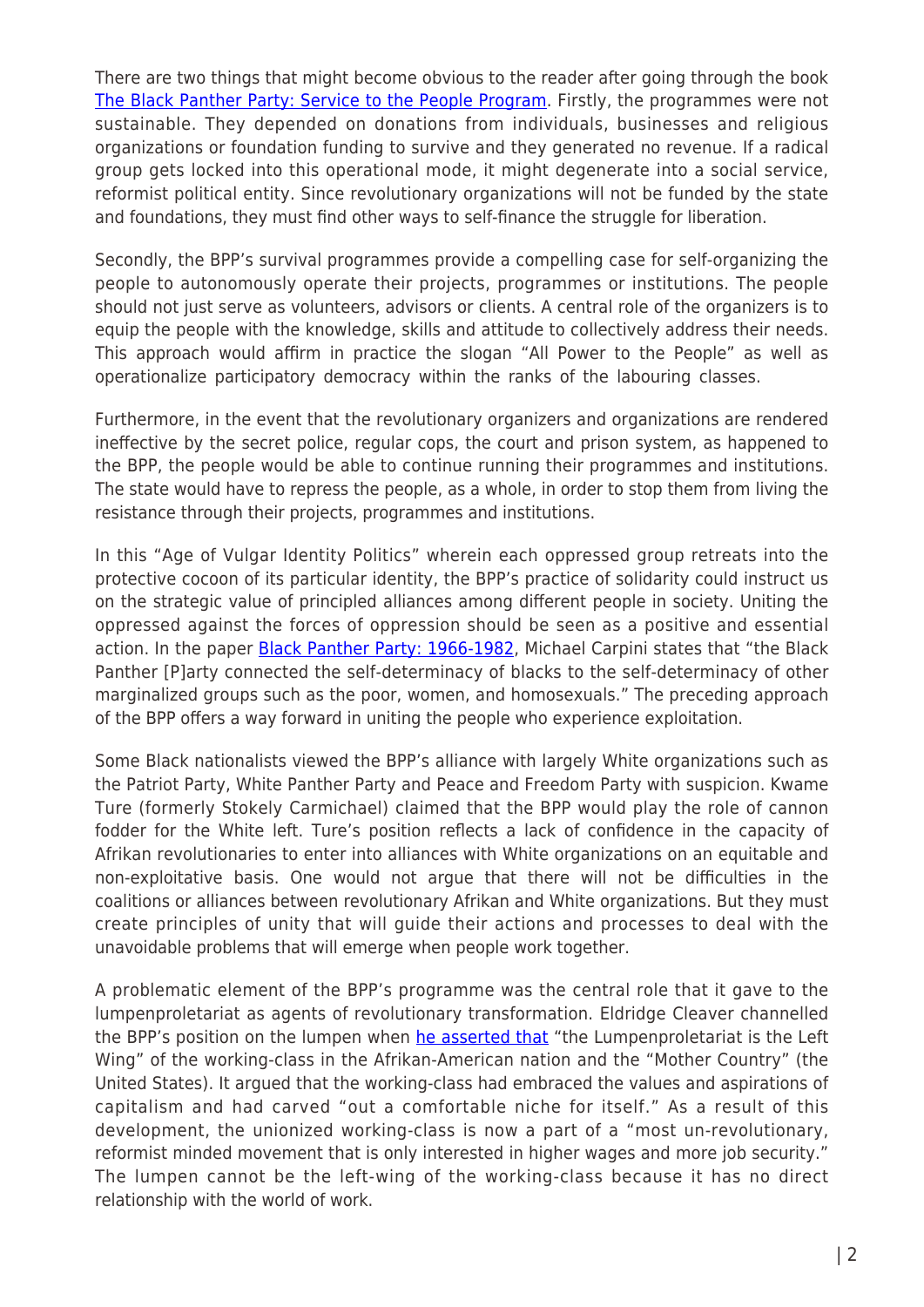According to the BPP, the isolation of the lumpen from the means of production and the dominant institutions leaves it with "no choice but to manifest its rebellion in the University of the Streets." Cleaver and the BPP viewed the urban rebellion as the defining feature of the struggle for emancipation in the United States. This line of thought led Cleaver to declare that "One outstanding characteristic of the liberation struggle of Black people in the United States has been that most of the activity has taken place in the streets." Since the urban uprisings are episodic and short-lived, the bulk of the organizing work among the Afrikan-American working-class takes place in the spaces in which it lives, works and plays. It is not the members of the lumpenproletariat who carry out the consistent, systematic and ongoing organizing that is the basis of effecting Afrikan liberation. It is the working-class and its radical or revolutionary petite bourgeois allies who shoulder the task of **[organizing and](http://rabble.ca/news/2014/08/if-organizing-weapon-oppressed-why-are-we-stuck-on-mobilizing)** [mobilizing](http://rabble.ca/news/2014/08/if-organizing-weapon-oppressed-why-are-we-stuck-on-mobilizing) the people.

Cleaver rebuked some Marxist-Leninists when he wrote that "It can be said that the true revolutionaries [the lumpen] in the urban centers of the world have been analyzed out of the revolution." There is no question about the fact that the ruling-class sees urban insurrections as frightening affairs and that the street becomes the theatre of the oppressed during those infrequent moments of resistance. But Cleaver's claim that "by and large, the rebellions have been spearheaded by Black Lumpen," ignored the fact that many of the young people who actively participated in these uprisings were members of the workingclass.

According to the March 1968 issued document the [Report of the National Advisory](https://www.ncjrs.gov/pdffiles1/Digitization/8073NCJRS.pdf) [Commission on Civil Disorders](https://www.ncjrs.gov/pdffiles1/Digitization/8073NCJRS.pdf)that reported on the causes behind the 1967 rebellions:

The typical rioter was a teenager or young adult, a lifelong resident of the city in which he rioted, a high school dropout; he was, nevertheless, somewhat better educated than his nonrioting Negro neighbor, and was usually underemployed or employed in a menial job. He was proud of his race, extremely hostile to both whites and middle-class Negroes and, although informed about politics, highly distrustful of the political system.

The typical participant in the rebellions were members of the Afrikan-American workingclass and that may be deduced from the fact that he was "underemployed or employed." It is reasonable to assume that the lumpenproletariat do participate in urban uprisings but given its social characteristics, this class might simply use this festival of resistance in the streets for its own immediate material gains.

The composition of Marx's lumpenproletariat, as outlined i[nThe Eighteenth Brumaire of Louis](https://www.marxists.org/archive/marx/works/download/pdf/18th-Brumaire.pdf) [Napoleon](https://www.marxists.org/archive/marx/works/download/pdf/18th-Brumaire.pdf), was definitely not a positive or endearing description:

Alongside decayed roués with dubious means of subsistence and of dubious origin, alongside ruined and adventurous offshoots of the bourgeoisie, vagabonds, discharged soldiers, discharged jailbirds, escaped galley slaves, swindlers, mountebanks, lazzaroni,1 pickpockets, tricksters, gamblers, maquereaux [pimps], brothel keepers, porters, literati, organ grinders, ragpickers, knife grinders, tinkers, beggars — in short, the whole indefinite, disintegrated mass, thrown hither and thither, which the French call la bohème.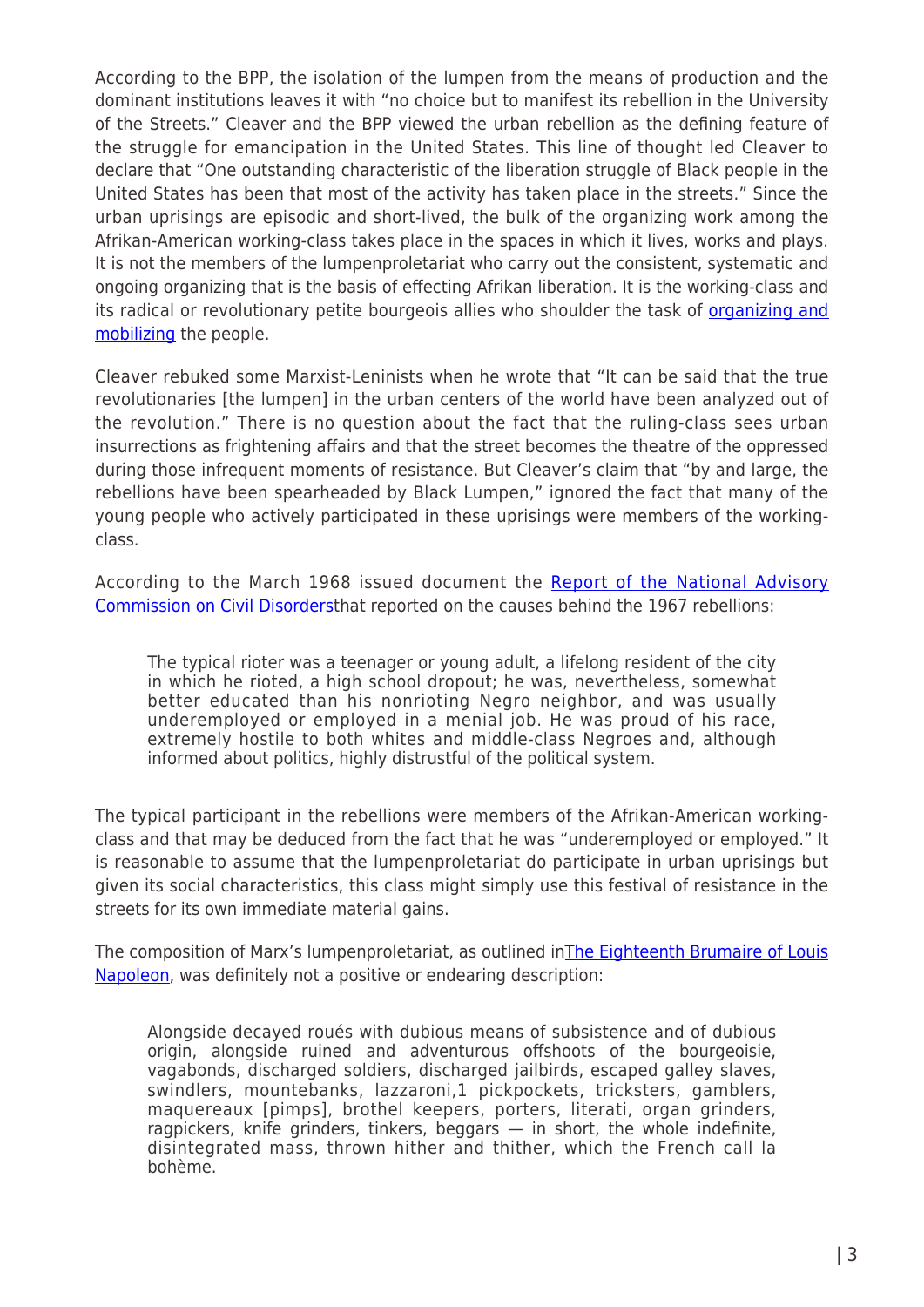The Marxi[st](https://www.marxists.org/glossary/terms/l/u.htm) Internet Archive lists the  $21<sup>st</sup>$  [century members of the lumpenproletariat](https://www.marxists.org/glossary/terms/l/u.htm) as "beggars, prostitutes, gangsters, racketeers, swindlers, petty criminals, tramps, chronic unemployed or unemployables… and all sorts of declassed, degraded or degenerated elements."

In the autobiography [A Taste of Power: A Black Woman's Story](https://www.amazon.ca/Taste-Power-Black-Womans-Story/dp/0385471076/ref=sr_1_1?s=books&ie=UTF8&qid=1464809237&sr=1-1&keywords=Taste+of+Power+and+Elaine+Brown), Elaine Brown, former BPP Chairperson, incorrectly includes members of the working-class ("black domestics and porters, nurses' aides and maintenance men, laundresses and cooks, sharecroppers, unpropertied ghetto dwellers") in the lumpen category. Brown demonstrates a lack of ideological clarity on the question of the people who constitute the working-class. But she did capture key members of the Afrikan-American lumpen: "gang members and the gangsters, the pimps and the prostitutes, the drug users and dealers, [and] the common thieves and murderers."

How realistic is the expectation that the criminalized lumpen elements, Huey P. Newton's "illegitimate capitalists," will serve as agents of liberation? If members of the lumpen are transformed into agents of the revolution by way of methodical political education and disciplined organizing within the working-class, they have essentially committed "class suicide" and, as such, would no longer be lumpen.

The BPP was ill-advised in believing that the lumpen, especially the criminal elements, could serve as a revolutionary force. The lumpen panders to predatory behaviour, self-destructive lifestyle of the street and "militarism." The lumpen can become a useful part of the revolutionary force, but only after extensive political and ideological education. There is not even a single case, since the emergence of capitalism, of the lumpen serving as the revolutionary force in struggles for liberation. Samuel Farber's essay [The Black Panthers](https://www.solidarity-us.org/node/2339) [Reconsidered](https://www.solidarity-us.org/node/2339) is a good source on the challenges of the lumpen as political actors or activists.

Radical organizations and organizers should be wary of the BPP's top-down leadership approach. Kwame Ture highlights this problem in his autobiography [Ready for Revolution:](https://www.amazon.ca/Ready-Revolution-Struggles-Stokely-Carmichael/dp/0684850044) [The Life and Struggles of Stokely Carmichael \(Kwame Ture\)](https://www.amazon.ca/Ready-Revolution-Struggles-Stokely-Carmichael/dp/0684850044):

From a SNCC perspective, the organization seemed to me entirely too hierarchical. With a quasi-military chain of command even. Not enough serious political education instead of slogans. Also, there apparently was no time, and absolutely no provision, for full internal discussion within the organization. Instead, "mandates," "orders," and "directives" were handed down whether or not folks agreed with or even understood them.

In this climate, to raise questions, even legitimate and sincere ones, was too often seen as disloyalty or as challenging authority, an error to be corrected with physical or ideological intimidation, expulsion, or both… C'mon, "beat downs" may be a common gang tactic, but they are no way to build loyalty, unity, or even discipline in a radical black political movement.

The BPP's revolutionary legacy offers us many useful lessons in our organizing work to create the just and emancipated world. We should fully explore and draw insights from the BPP's legacy in other areas such as gender relations in movement organizations, practising principled anti-imperialism, role of armed resistance in the global North and the centrality of